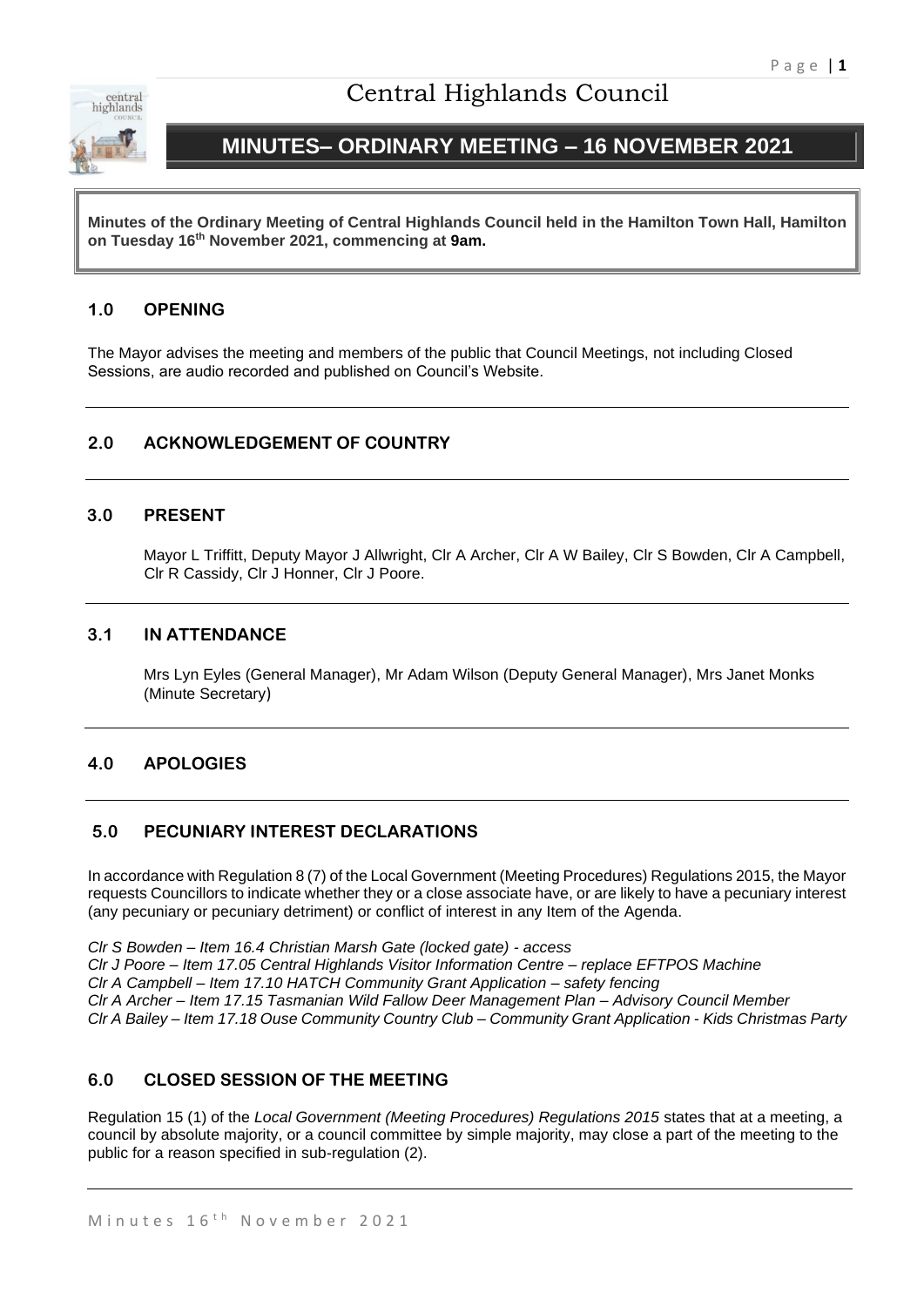As per *Regulation 15 (1) of the Local Government (Meeting Procedures) Regulations 2015*, this motion requires an absolute majority

#### **Moved:** Clr J Honner **Seconded:** Clr R Cassidy

**THAT** pursuant to *Regulation 15 (1) of the Local Government (Meeting Procedures) Regulations 2015*, Council, by absolute majority, close the meeting to the public to consider the following matters in Closed Session

| <b>Item</b><br><b>Number</b> | <b>Matter</b>                                                                                                         | <b>Local Government (Meeting Procedures)</b><br><b>Regulations 2015</b>                                                                                                                                                                                                                                                |
|------------------------------|-----------------------------------------------------------------------------------------------------------------------|------------------------------------------------------------------------------------------------------------------------------------------------------------------------------------------------------------------------------------------------------------------------------------------------------------------------|
|                              | Confirmation of the Minutes of the<br>Closed Session of the Ordinary<br>Meeting of Council held on 19 October<br>2021 | Regulation 15 $(2)(g)$ – information of a personal and<br>confidential nature or information provided to Council on<br>the condition it is kept confidential                                                                                                                                                           |
| 2                            | <b>Consideration of Matters for Disclosure</b><br>to the Public                                                       | Regulation 15 (8) - While in a closed meeting, the<br>Council, or Council Committee, is to consider whether<br>any discussions, decisions, reports or documents<br>relating to that closed meeting are to be kept<br>confidential or released to the public, taking into account<br>privacy and confidentiality issues |

## **CARRIED**

#### **FOR the Motion**

Mayor L Triffitt, Deputy Mayor J Allwright, Clr A Archer, Clr A Bailey, Clr S Bowden, Clr A Campbell, Clr R Cassidy, Clr J Honner, Clr J Poore

## **6.1 MOTION OUT OF CLOSED SESSION**

**Moved:** Clr J Honner **Seconded**: Clr R Cassidy

**THAT** the Council:

- (1) Having met and dealt with its business formally move out of the closed session; and
- (2) Resolved to report that it has determined the following:

| <b>Item Number</b> | <b>Matter</b>                                                                                                      | <b>Outcome</b>                                                                                                |
|--------------------|--------------------------------------------------------------------------------------------------------------------|---------------------------------------------------------------------------------------------------------------|
|                    | Confirmation of the Minutes of the<br>Closed Session of the Ordinary Meeting<br>of Council held on 19 October 2021 | Minutes of the Closed Session of the<br>Ordinary Meeting of Council held on<br>19 October 2021 were confirmed |
|                    | Consideration of Matters for Disclosure<br>to the Public                                                           | Matters were considered                                                                                       |

#### **CARRIED**

### **FOR the Motion**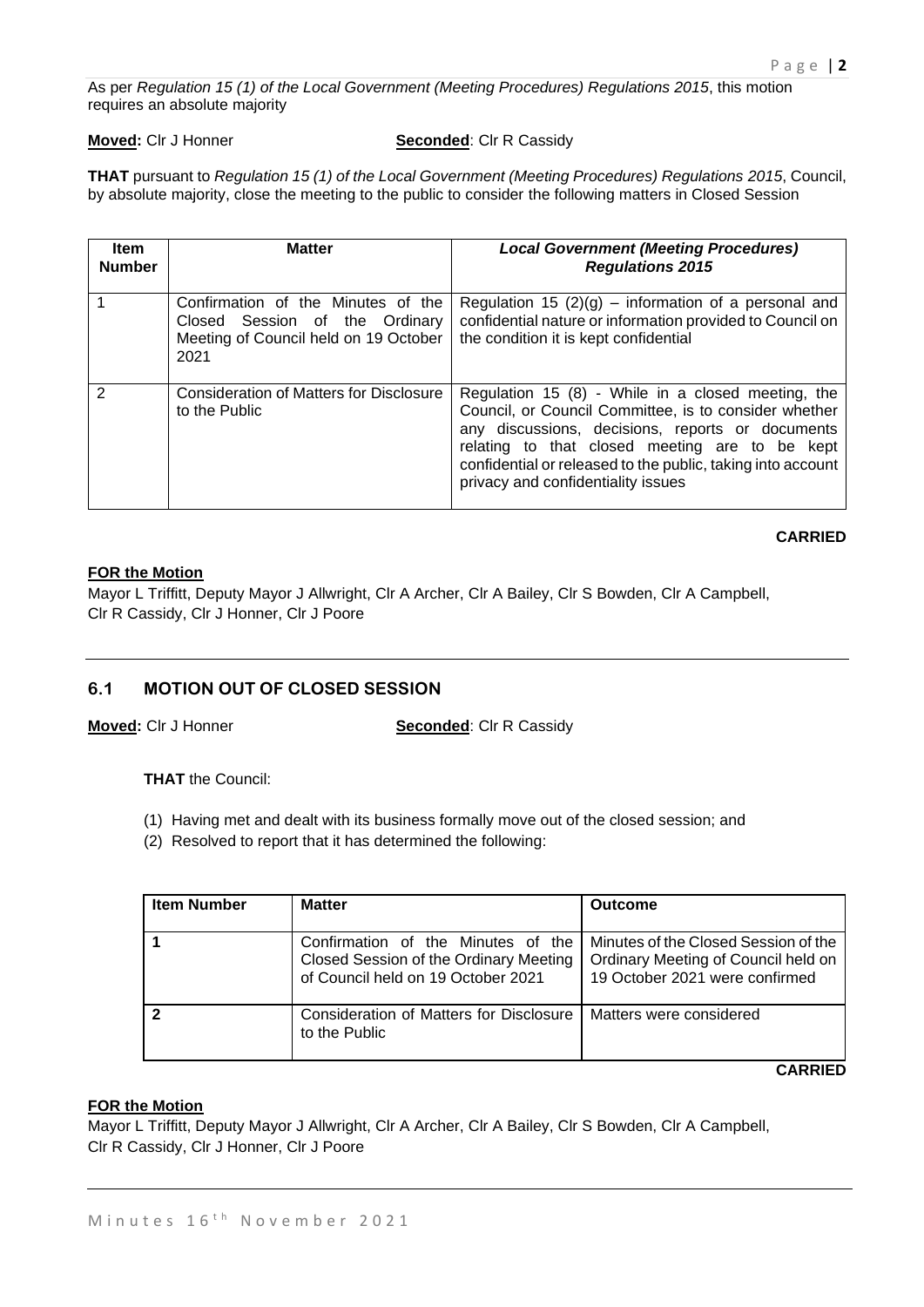## **OPEN MEETING TO PUBLIC**

Due to COVID-19 a limit of 4 members of the public, at any one time will be applied.

## **7.0 DEPUTATIONS**

## **7.1 PUBLIC QUESTION TIME**

## **8.0 MAYORAL COMMITMENTS**

14 October 2021 to 10 November 2021

| ABC interview                                                                                                      |
|--------------------------------------------------------------------------------------------------------------------|
| <b>Ordinary Council Meeting</b>                                                                                    |
| Opening of CWA Halloween Event                                                                                     |
| Central Highlands Men Shed - event                                                                                 |
| ILU Ouse meeting and interviews                                                                                    |
| Swimming Pool Committee Meeting                                                                                    |
| <b>Planning Committee Meeting</b>                                                                                  |
| Council Workshop - presentation NTAG (No Turbine Action Group)                                                     |
| Distribution of Remembrance Acknowledgment Posters throughout the municipality<br>with Community Relations Officer |
| On site meeting – metal art works – Gretna with Community Relations Officer                                        |
| ILU inspection                                                                                                     |
| <b>Bothwell Bicentennial Workforce Group Meeting</b>                                                               |
|                                                                                                                    |

- Business of Council x 9
- Ratepayer and community members communications x10
- Elected Members communications x 6
- Central Highlands Council Management communications x 7

## **8.1 COUNCILLOR COMMITMENTS**

### *Deputy Mayor J Allwright*

| 19 October 2021<br>09 November 2021 | <b>Ordinary Council Meeting, Bothwell</b><br><b>Planning Meeting- Bothwell</b> |
|-------------------------------------|--------------------------------------------------------------------------------|
| 09 November 2021                    | Workshop presentation by No Turbine Action Group- Bothwell                     |
| <b>CIr A Archer</b>                 |                                                                                |
| 19 October 2021                     | Ordinary Council Meeting, Bothwell                                             |
| <b>CIr A Bailey</b>                 |                                                                                |
| 19 October 2021                     | <b>Ordinary Council Meeting, Bothwell</b>                                      |
| 03 November 2021                    | ILU Committee Meeting - Hamilton                                               |
| 09 November 2021                    | <b>Planning Meeting- Bothwell</b>                                              |
| 09 November 2021                    | Workshop presentation by No Turbine Action Group- Bothwell                     |
| <b>CIr S Bowden</b>                 |                                                                                |
| 19 October 2021                     | <b>Ordinary Council Meeting, Bothwell</b>                                      |
| 09 November 2021                    | Workshop presentation by No Turbine Action Group- Bothwell                     |
| <b>CIr A Campbell</b>               |                                                                                |
| 19 October 2021                     | Ordinary Council Meeting, Bothwell                                             |
| 02 November 2021                    | Meeting/presentation to Legislative Council Rural Health Inquiry- Launceston   |
|                                     |                                                                                |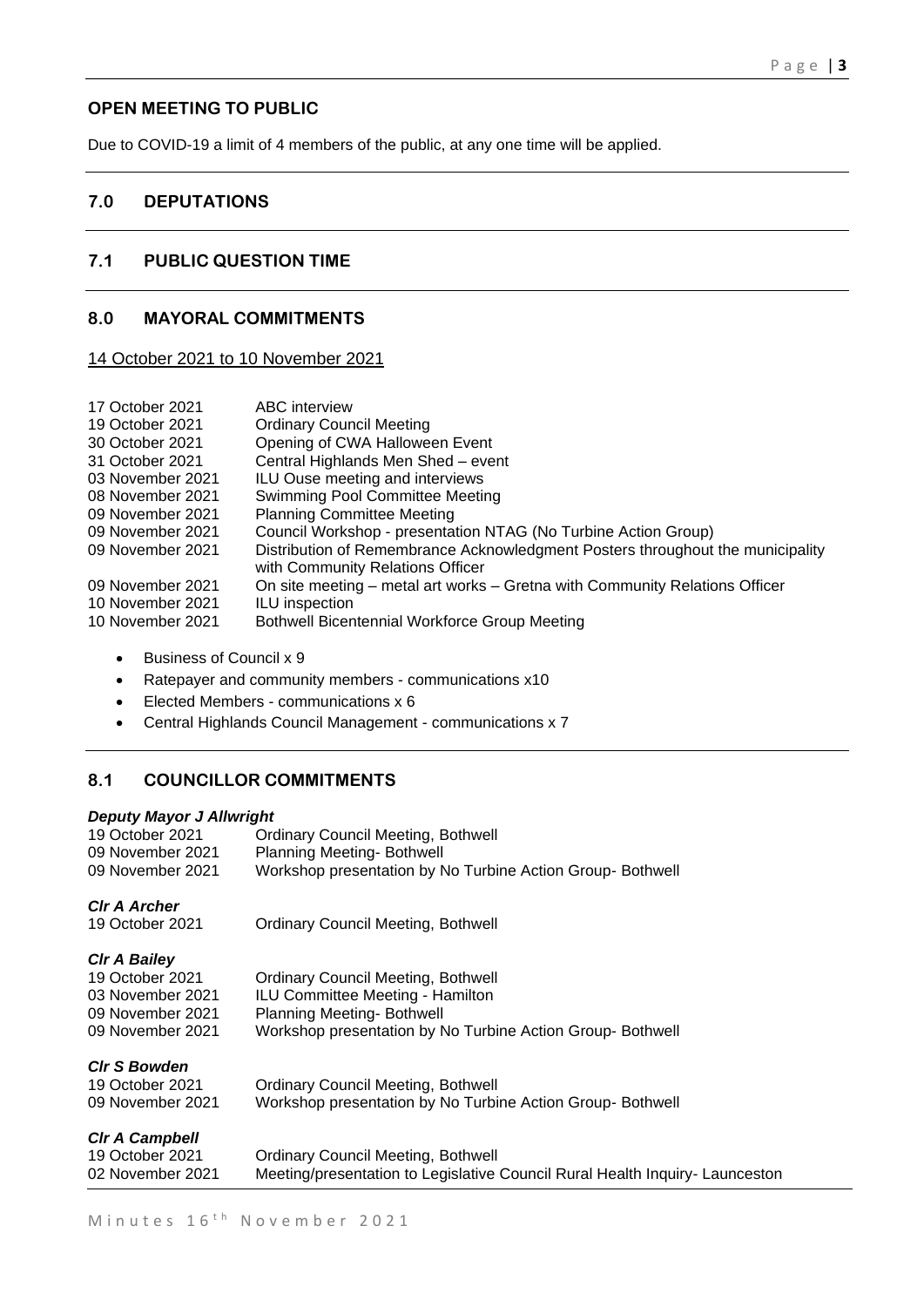| 08 November 2021<br>09 November 2021 | Swimming Pool Committee meeting<br>Planning Meeting-Bothwell                                    |
|--------------------------------------|-------------------------------------------------------------------------------------------------|
| 09 November 2021                     | Workshop presentation by No Turbine Action Group- Bothwell                                      |
| <b>CIr R Cassidy</b>                 |                                                                                                 |
| 19 October 2021                      | <b>Ordinary Council Meeting, Bothwell</b>                                                       |
| 29 October 2021<br>& 1 November 2021 | Photos of Bothwell Flood for discussion at Council meeting                                      |
| 09 November 2021                     | Planning Meeting- Bothwell                                                                      |
| 09 November 2021                     | Workshop presentation by No Turbine Action Group- Bothwell                                      |
| <b>CIr J Honner</b>                  |                                                                                                 |
| 19 October 2021                      | Ordinary Council Meeting, Bothwell                                                              |
| 09 November 2021<br>09 November 2021 | <b>Planning Meeting- Bothwell</b><br>Workshop presentation by No Turbine Action Group- Bothwell |
|                                      |                                                                                                 |
| <b>CIr J Poore</b>                   |                                                                                                 |
| 19 October 2021                      | <b>Ordinary Council Meeting, Bothwell</b>                                                       |

## **STATUS REPORT COUNCILLORS**

## **8.2 GENERAL MANAGER'S COMMITMENTS**

| 19 October 2021  | <b>Council Meeting</b>                               |
|------------------|------------------------------------------------------|
| 28 October 2021  | <b>Teleconference KPMG</b>                           |
| 03 November 2021 | <b>ILU Committee Meeting</b>                         |
| 11 November 2021 | <b>LGAT Webinar</b>                                  |
| 08 November 2021 | Swimming Pool Committee meeting                      |
| 09 November 2021 | <b>Planning Committee Meeting</b>                    |
| 09 November 2021 | Council Workshop - presentation NTAG                 |
| 10 November 2021 | <b>Bothwell Bicentennial Workforce Group Meeting</b> |
|                  |                                                      |

## **8.3 DEPUTY GENERAL MANAGER'S COMMITMENTS**

| 19 October 2021  | <b>Ordinary Council Meeting, Bothwell</b>                 |
|------------------|-----------------------------------------------------------|
| 26 October 2021  | <b>Municipal Recovery Meeting</b>                         |
| 03 November 2021 | <b>SREMC WebEOC Training Sessions</b>                     |
| 04 November 2021 | Meeting with Mrs Paula Stone Brighton Child Care Services |
| 09 November 2021 | Multi-Agency Pre-Bushfire Season Briefing for 2021/22     |
| 10 November 2021 | Bi-Centennial Workforce Group Meeting                     |
|                  |                                                           |

## **9.0 NOTIFICATION OF COUNCIL WORKSHOPS HELD**

9 November 2021 – presentation NTAG (No Turbine Action Group)

## **9.1 FUTURE WORKSHOPS**

Outcome of Priorities – Date to be determined

Elected members to forward priority list to the General Manager to enable discussion at the Ordinary Meeting of Council which is scheduled for Tuesday 7<sup>th</sup> December at Bothwell.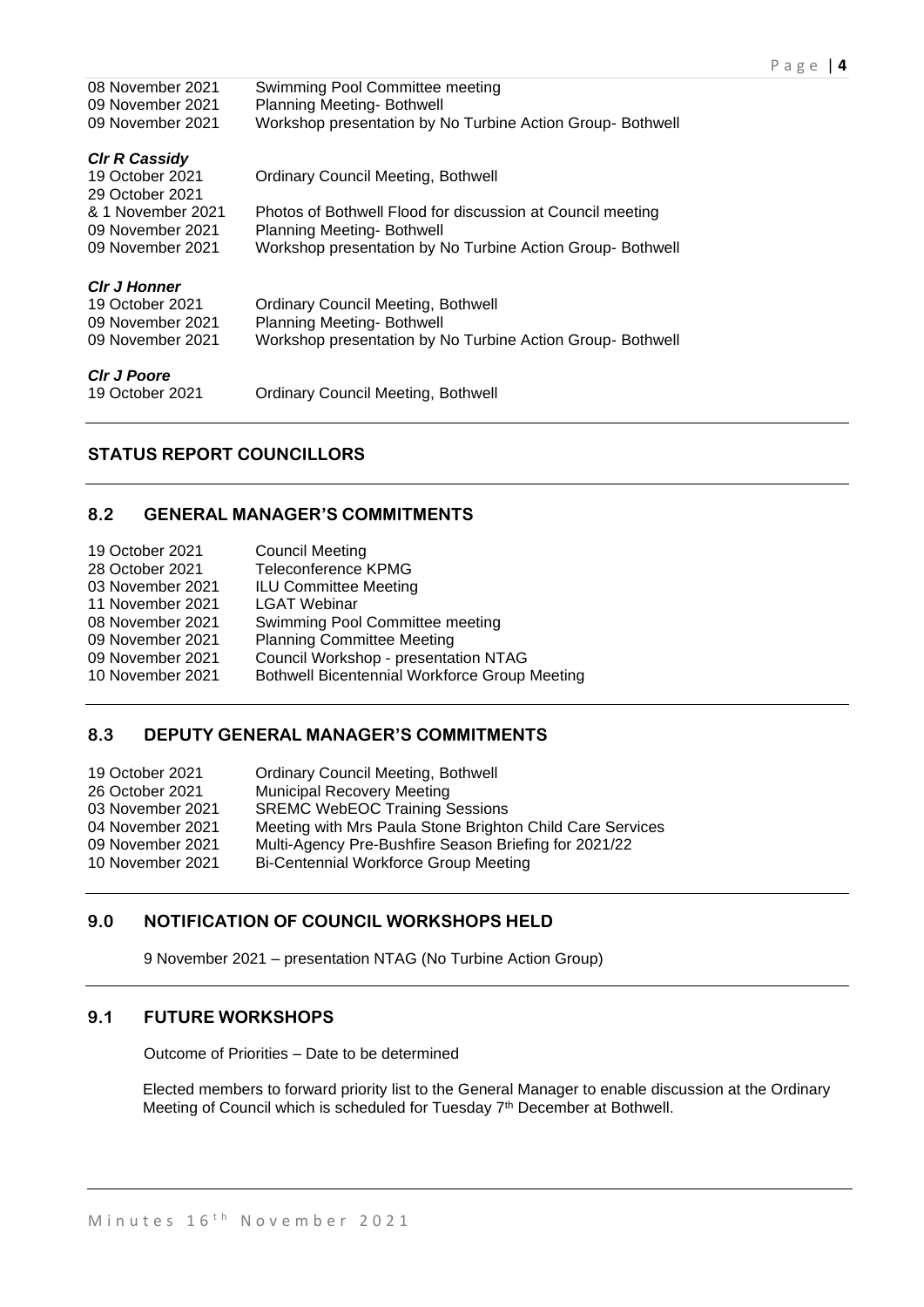## **10.0 MAYORAL ANNOUNCEMENTS** –

## **10.1 THE ANNUAL GENERAL MEETING OF COUNCIL**,

Scheduled for Tuesday 7<sup>th</sup> December commencing at 8.45am at Bothwell.

**NOTED** 

## **10.2 COVID19 - BORDER REOPENING 15 DECEMBER 2021**

**Moved:** Clr A Archer **Seconded:** Clr R Cassidy

**THAT** the Mayor write to the Premier:

- 1. expressing Council's grave concerns in relation to the impact opening of the borders may have our health systems and the availability of resources; and
- 2. what practices/procedures are in place to ensure that our remote and vulnerable residents have access to appropriate health care.

**CARRIED**

### **FOR the Motion**

Mayor L Triffitt, Deputy Mayor J Allwright, Clr A Archer, Clr A Bailey, Clr S Bowden, Clr A Campbell, Clr R Cassidy, Clr J Honner, Clr J Poore

**RESOLVED THAT** Council's Environmental Health Officer, Mrs Beverley Armstrong, attend the next meeting of Council to give an update on Council's Covid Plan and discuss what options are available to ensure that the residents of the Central Highlands are protected.

*Planning Consultant (SMC) Mr Damian Mackey attended the meeting at 10.15*

## **15.1 DRAFT CENTRAL HIGHLANDS LOCAL PROVISIONS SCHEDULE – PUBLIC EXHIBITION - ASSESSMENT OF REPRESENTATIONS UNDER SECTION 35F OF THE LAND USE PLANNING & APPROVALS ACT 1993**

**Moved:** Deputy Mayor J Allwright **Seconded:** Clr A Bailey

**THAT** Council move to agenda item 15.1 of the agenda

**CARRIED**

#### **FOR the Motion**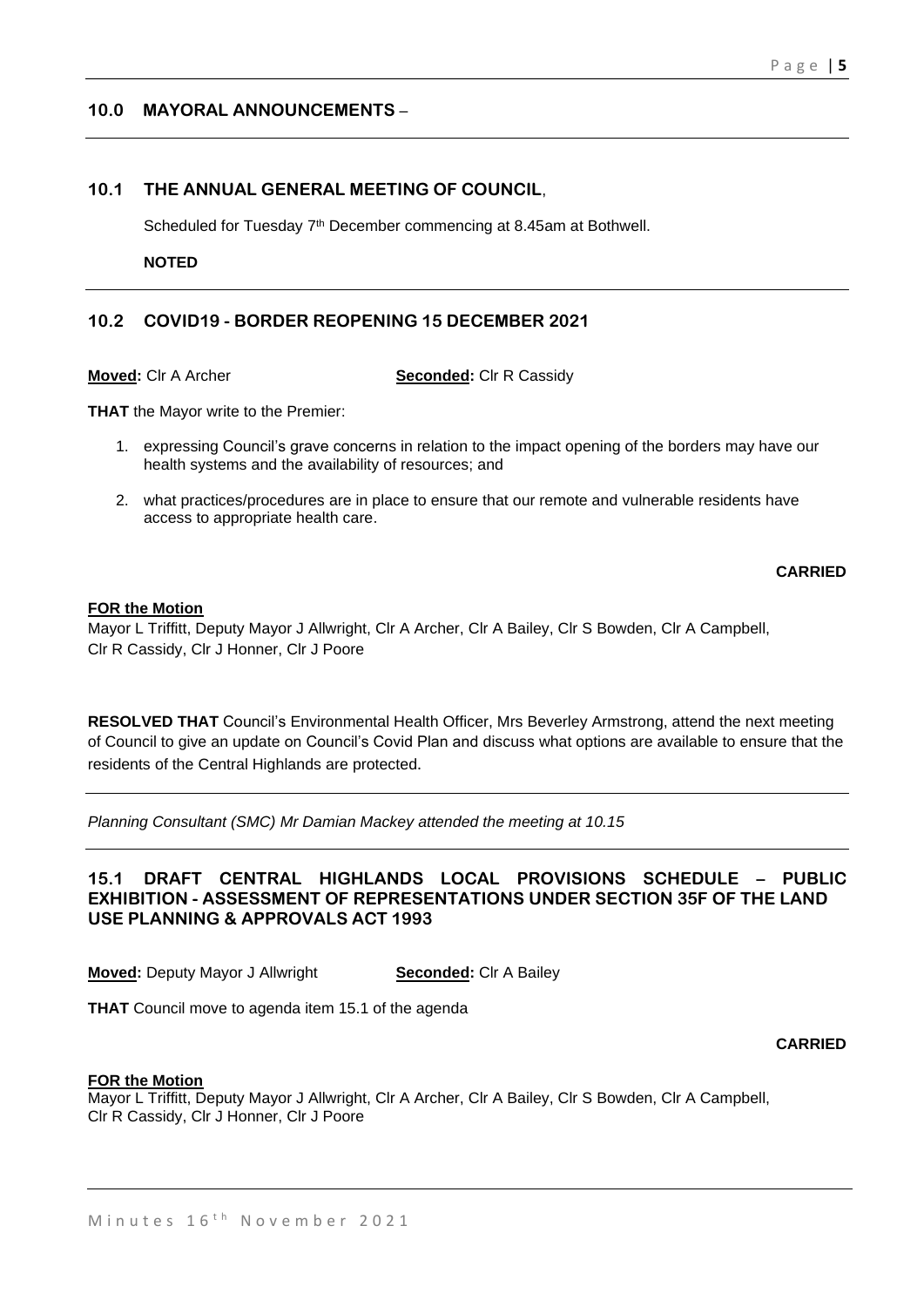## **15.1 DRAFT CENTRAL HIGHLANDS LOCAL PROVISIONS SCHEDULE – PUBLIC EXHIBITION - ASSESSMENT OF REPRESENTATIONS UNDER SECTION 35F OF THE LAND USE PLANNING & APPROVALS ACT 1993**

**Moved:** Deputy Mayor J Allwright **Seconded:** Clr R Cassidy

**THAT** Council:

- A. Agree to accept Submissions No. 41, 42, 43 and 44, despite having received them after the advertised date and time for the close of submissions.
- B. Endorse the assessment and view of each submission, as set out in the attached Issues Assessment Table dated 9 November 2021, for the purposes of Council's report to the Tasmanian Planning Commission under Section 35F of the *Land Use Planning and Approvals Act 1993*, noting that the completed version of the report is to be presented to the December Council meeting for final endorsement.
- C. Agree to explore the establishment, potentially pursuant to Section 35KB of the Act, of the mooted Scenic Road Corridor (or alternatively a Scenic Protection Area) under the Scenic Protection Code along the Lyell Highway which was the subject of Submissions No. 21 and 22.
- D. Agree to explore the establishment, potentially pursuant to Section 35KB of the Act, of the mooted 'Central Highlands Scenic Protection Area' under the Scenic Protection Code along Highland Lakes Road and Waddamana Road which was the subject of Submissions No. 34 and 35.
- E. Develop a structure plan for the township of Bothwell, with input from the local community. This is to follow completion of the Local Provisions Schedule development process and is to set out the preferred future development of the town and any subsequent zoning changes that ought to be made. Part funding for this project is to be sought from the State or Federal Governments.
- F. Develop a structure plan for the township of Ouse, with input from the local community. This is to follow completion of the Local Provisions Schedule development process and is to set out the preferred future development of the town and any subsequent zoning changes that ought to be made. Part funding for this project is to be sought from government.
- G. In regard to the Outstanding Issues Notice pertaining to the modified Lake Meadowbank Specific Area Plan, Council maintain its position already articulated and justified to the Tasmanian Planning Commission to the effect the modified Specific Area Plan is necessary and complies with the relevant requirements of the *Land Use Planning and Approvals Act 1993*.
- H Adopt a policy that any notification received from the Tasmanian Heritage Council advising of an intention to delist a place from the Tasmanian Heritage Register be subject to a report to Council.

*Mr Graham Rogers DES Manager attended the meeting at 10.26*

**CARRIED8/1**

**FOR the Motion** Mayor L Triffitt, Deputy Mayor J Allwright, Clr A Archer, Clr A Bailey, Clr A Campbell, Clr R Cassidy, Clr J Honner, Clr J Poore **AGAINST the Motion** Clr S Bowden

*Mr Damian Mackey Planning Consultant (SMC) left the meeting at 10.50*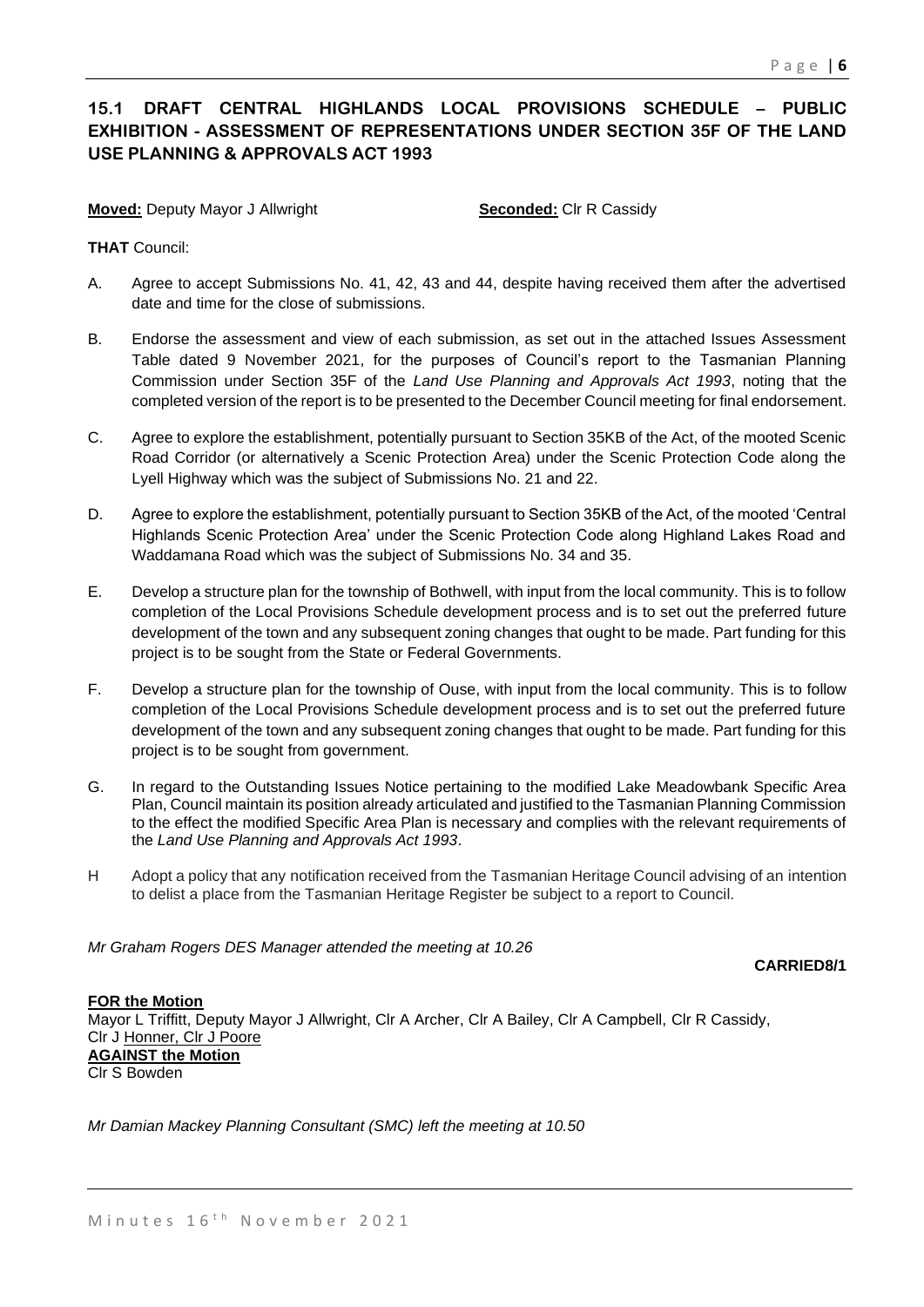## **RESUME THE AGENDA AT 11.1**

**Moved:** Clr J Honner **Seconded:** Clr A Bailey

THAT Council move back to item 11.1

**CARRIED**

#### **FOR the Motion**

Mayor L Triffitt, Deputy Mayor J Allwright, Clr A Archer, Clr A Bailey, Clr S Bowden, Clr A Campbell, Clr R Cassidy, Clr J Honner, Clr J Poore

## **11.0 MINUTES**

## **11.1 RECEIVAL DRAFT MINUTES ORDINARY MEETING**

**Moved:** Clr A Campbell **Seconded:** Clr J Honner

**THAT** the Draft Minutes of the Open Council Meeting of Council held on Tuesday 19th October 2021 be received.

**CARRIED**

#### **FOR the Motion**

Mayor L Triffitt, Deputy Mayor J Allwright, Clr A Archer, Clr A Bailey, Clr S Bowden, Clr A Campbell, Clr R Cassidy, Clr J Honner, Clr J Poore

## **11.2 CONFIRMATION OF MINUTES ORDINARY MEETING**

**Moved:** Clr J Honner **Seconded:** Clr J Poore

**THAT** the Minutes of the Open Council Meeting of Council held on Tuesday 19th October 2021 be confirmed.

**CARRIED**

#### **FOR the Motion**

Mayor L Triffitt, Deputy Mayor J Allwright, Clr A Archer, Clr A Bailey, Clr S Bowden, Clr A Campbell, Clr R Cassidy, Clr J Honner, Clr J Poore

## **11.3 RECEIVAL DRAFT MINUTES ILU MEETING**

**Moved:** Clr R Cassidy **Seconded:** Clr A Bailey

**THAT** the Draft Minutes of the Independent Living Units Meeting held on Wednesday 3<sup>rd</sup> November 2021 be received.

**CARRIED**

#### **FOR the Motion**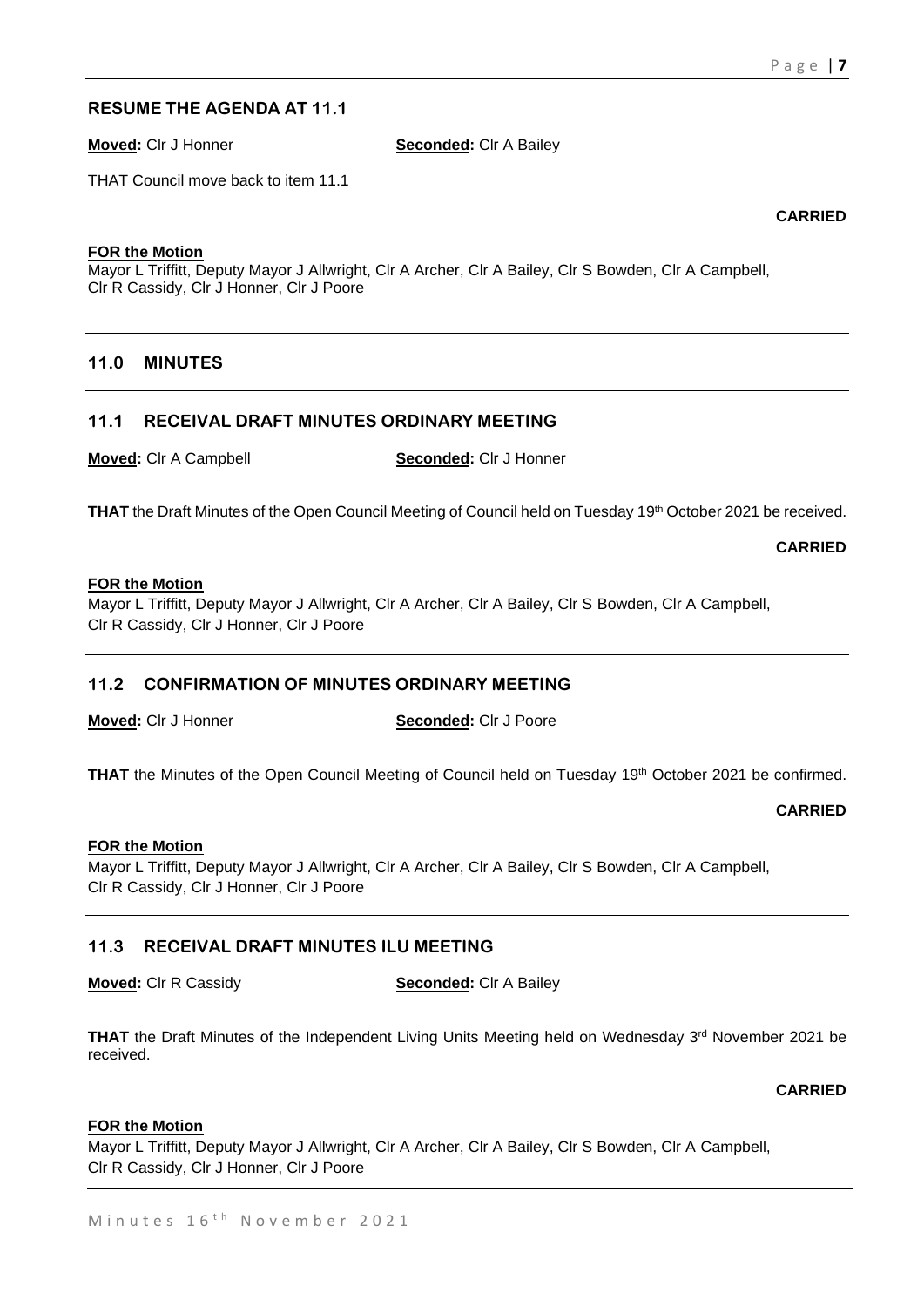## **11.4 RECEIVAL DRAFT MINUTES SWIMMING POOL COMMITTEE MEETING**

**Moved:** Clr A Campbell **Seconded:** Clr R Cassidy

**THAT** the Draft Minutes of the Swimming Pool Committee Meeting held on Monday 8<sup>th</sup> November 2021 be received.

**CARRIED**

#### **FOR the Motion**

Mayor L Triffitt, Deputy Mayor J Allwright, Clr A Archer, Clr A Bailey, Clr S Bowden, Clr A Campbell, Clr R Cassidy, Clr J Honner, Clr J Poore

## **11.5 RECEIVAL DRAFT MINUTES PLANNING COMMITTEE MEETING**

**Moved:** Deputy Mayor J Allwright **Seconded:** Clr R Cassidy

**THAT** the Draft Minutes of the Planning Committee Meeting held on Wednesday 9<sup>th</sup> November 2021 be received

**CARRIED**

#### **FOR the Motion**

Mayor L Triffitt, Deputy Mayor J Allwright, Clr A Archer, Clr A Bailey, Clr S Bowden, Clr A Campbell, Clr R Cassidy, Clr J Honner, Clr J Poore

### **12.0 BUSINESS ARISING:**

- 14.1 Correspondence sent by General Manager;
- 14.2 Correspondence sent by General Manager;
- 15.3 Policy updated
- 15.5 Correspondence sent by General Manager;
- 16.1 Works and Service Manager to obtain quotes;
- 17.3 Correspondence sent by General Manager;
- 17.4 Correspondence sent by Deputy General Manager;
- 17.8 Correspondence sent by Deputy General Manager;
- 17.9 Correspondence sent by General Manager;
- 17.10 Correspondence sent by Deputy General Manager;

## **13.0 DERWENT CATCHMENT PROJECT REPORT**

**Moved:** Clr J Honner **Seconded:** Clr J Poore

**THAT** the Derwent Catchment Project Monthly Report be received. See Attachment

**CARRIED**

#### **FOR the Motion**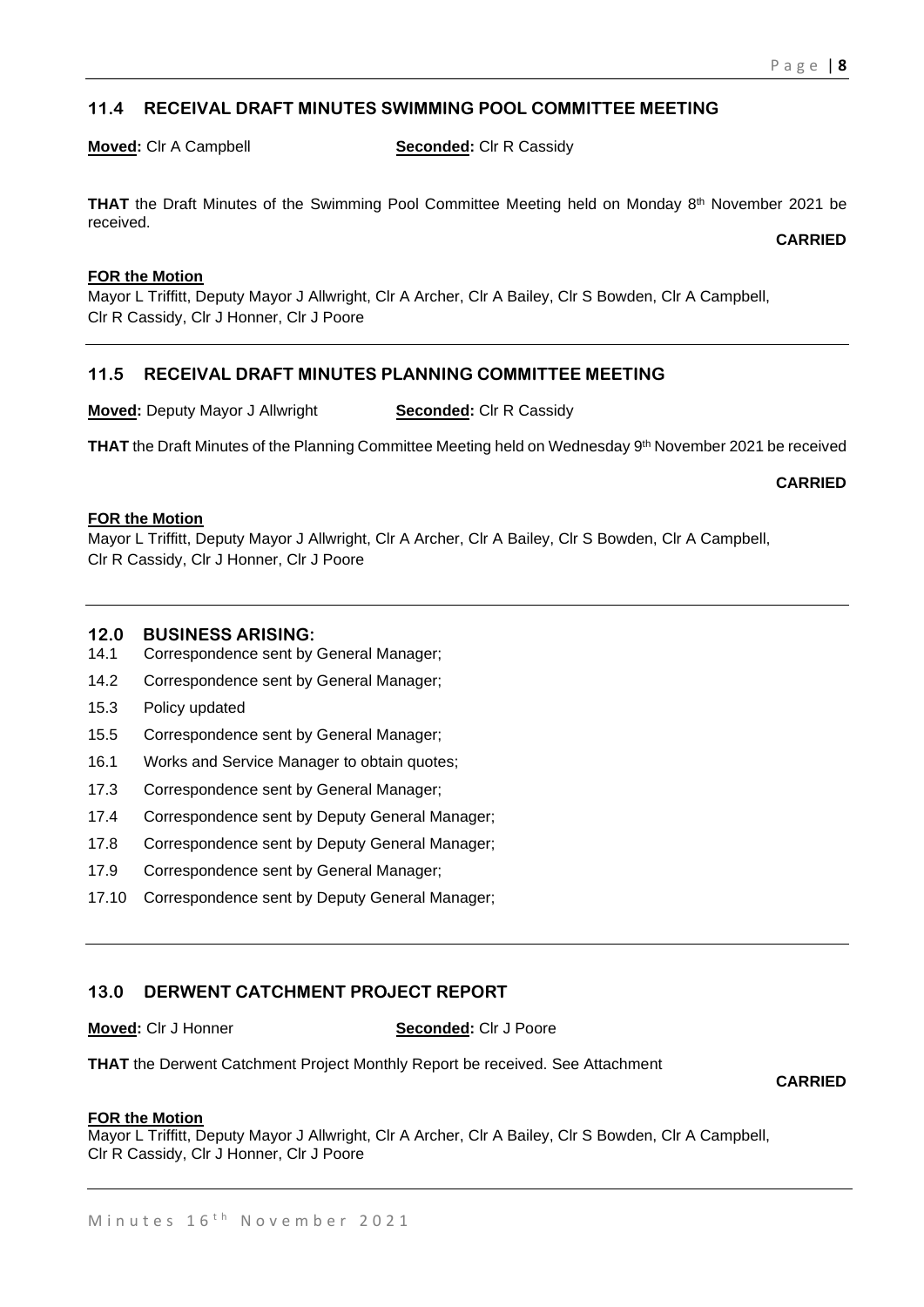## **14.0 FINANCE REPORT**

**Moved:** Clr J Honner **Seconded:** Clr A Campbell

**THAT** the Finance Reports be received.

**CARRIED**

#### **FOR the Motion**

Mayor L Triffitt, Deputy Mayor J Allwright, Clr A Archer, Clr A Bailey, Clr S Bowden, Clr A Campbell, Clr R Cassidy, Clr J Honner, Clr J Poore

## **15.0 DEVELOPMENT & ENVIRONMENTAL SERVICES**

In accordance with Regulation 25(1) of the Local Government (Meeting Procedures) Regulations 2015, the Mayor advises that the Council intends to act as a Planning Authority under the Land Use Planning and Approvals Act 1993, to deal with the following items:

**Moved:** Clr J Honner **Seconded:** Clr R Cassidy

**THAT** the Development & Environmental Services Report be received.

**CARRIED**

### **FOR the Motion**

Mayor L Triffitt, Deputy Mayor J Allwright, Clr A Archer, Clr A Bailey, Clr S Bowden, Clr A Campbell, Clr R Cassidy, Clr J Honner, Clr J Poore

## **15.1 DRAFT CENTRAL HIGHLANDS LOCAL PROVISIONS SCHEDULE – PUBLIC EXHIBITION - ASSESSMENT OF REPRESENTATIONS UNDER SECTION 35F OF THE LAND USE PLANNING & APPROVALS ACT 1993**

**DEALT WITH EARLIER ON THE AGENDA**

## **15.2 SALE OF COUNCIL LAND, ELLENDALE ROAD**

The following motion was passed at the Ordinary Meeting of Council held on 21 September 2021

*17.1 VACANT LAND, ELLENDALE ROAD* 

*Moved: Clr J Poore Seconded: Clr A Bailey* 

*THAT Council advertise for sale the vacant parcel of land at Lot 1 Ellendale Road, Ellendale, in accordance with requirements under the Local Government Act and advise that it was once a waste transfer site.* 

### *CARRIED BY ABSOLUTE MAJORITY*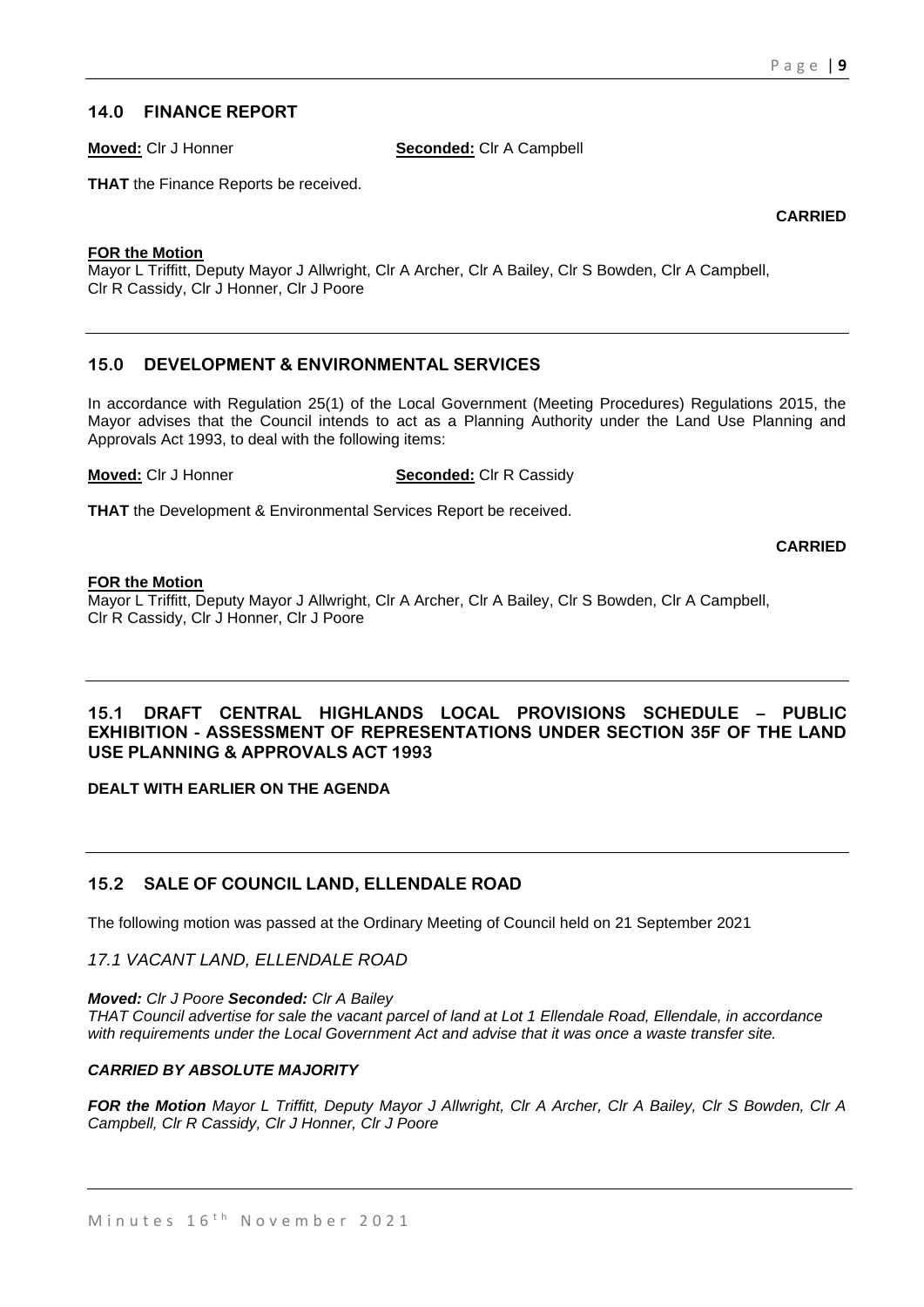## **MOTION: TO RESCIND MOTION 17.1 OF THE ORDINARY MEETING OF COUNCIL HELD ON 21 SEPTEMBER 20201**

**Moved:** Clr R Cassidy **Seconded:** Clr J Poore

**THAT** Council rescind the following motion **'***that Council advertise for sale the vacant parcel of land at Lot 1 Ellendale Road, Ellendale, in accordance with requirements under the Local Government Act and advise that it was once a waste transfer site'. That was passed at the Ordinary Meeting of Council held on 21 September 2021* 

#### **FOR the Motion**

*CARRIED BY ABSOLUTE MAJORITY* 

Mayor L Triffitt, Deputy Mayor J Allwright, Clr A Archer, Clr A Bailey, Clr S Bowden, Clr A Campbell, Clr R Cassidy, Clr J Honner, Clr J Poore

## **15.3 DA 2021/100 – DIGITAL SCORE BOARD – BOTHWELL RECREATION GROUND**

#### **Moved:** Clr A Bailey **Seconded:** Clr S Bowden

**THAT** Council remit the Development Application Fees associated with DA 2021/100 for the digital score board at the Bothwell Recreation Ground, being \$560.00 in total.

**CARRIED**

#### **FOR the Motion**

Mayor L Triffitt, Deputy Mayor J Allwright, Clr A Archer, Clr A Bailey, Clr S Bowden, Clr A Campbell, Clr R Cassidy, Clr J Honner, Clr J Poore

### **15.4 DES BRIEFING REPORT**

## **PLANNING PERMITS ISSUED UNDER DELEGATION**

The following planning permits have been issued under delegation during the past month.

## **NO PERMIT REQUIRED**

| DA NO.       | <b>APPLICANT</b>      | <b>LOCATION</b>         | <b>PROPOSAL</b>                     |
|--------------|-----------------------|-------------------------|-------------------------------------|
|              |                       | 23 Wilburville Road,    |                                     |
| 2021 / 00094 | P & J Sheds           | Wilburville             | Outbuilding                         |
| 2021 / 00093 | J I Pilon, D Wever    | 82 Jones Road, Miena    | Outbuilding                         |
|              |                       | 5 Brandum Bay Drive,    | <b>Dwelling Addition (Enclosed)</b> |
| 2021 / 00091 | <b>Pettit Designs</b> | <b>Brandum</b>          | Verandah)                           |
| 2021 / 00095 | S D H Steers          | 29 Drysdale Road, Miena | Outbuilding                         |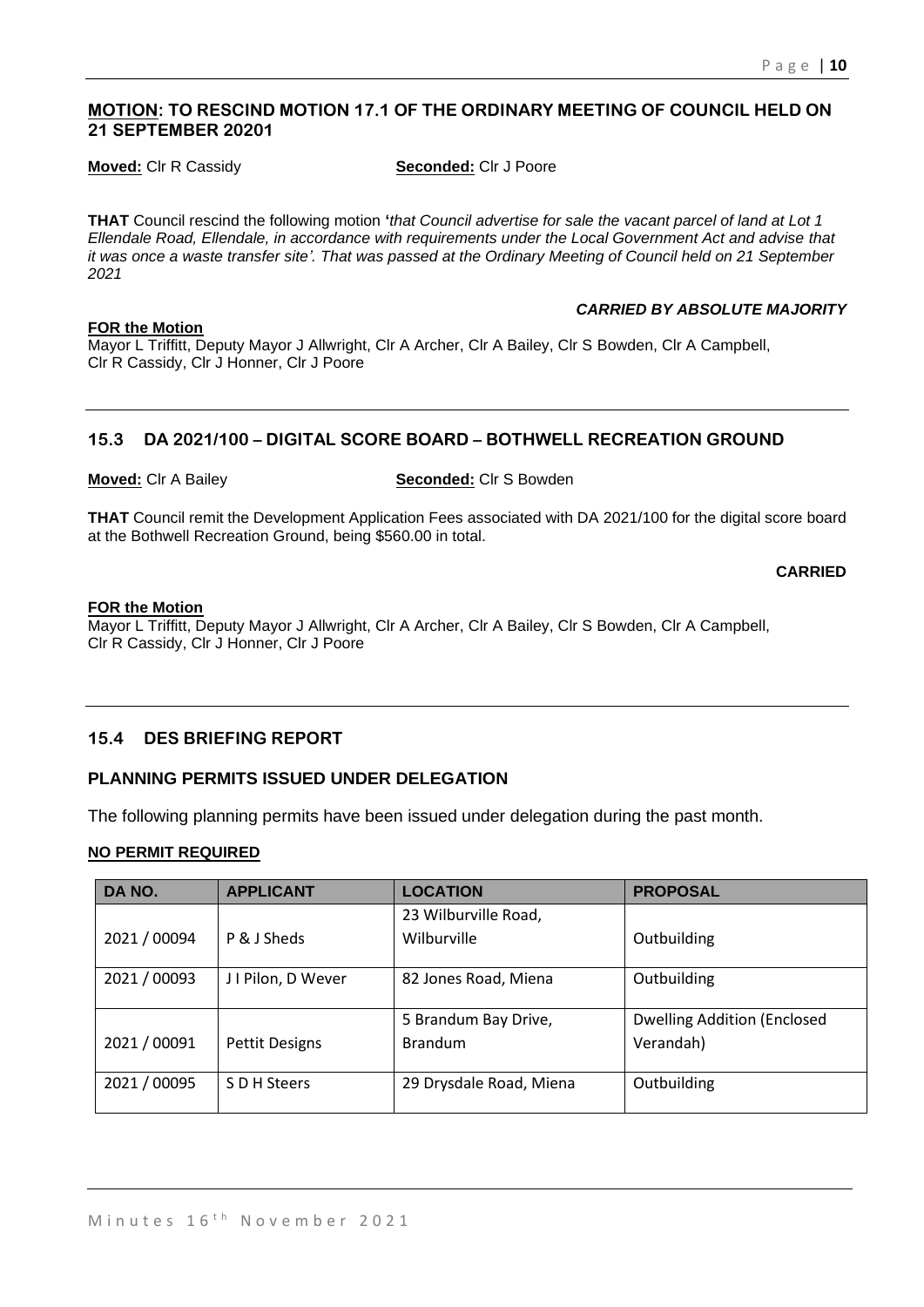## **PERMITTED**

| DA NO.       | <b>APPLICANT</b> | <b>LOCATION</b>              | <b>PROPOSAL</b> |
|--------------|------------------|------------------------------|-----------------|
| 2021 / 00097 | Duo Design       | 9 Victoria Valley Road, Ouse | <b>Dwelling</b> |
|              |                  | 4 Bronte Estate Road, Bronte |                 |
| 2021 / 00090 | S D Harding      | Park                         | Outbuilding     |

#### **DISCRETIONARY**

| DA NO.       | <b>APPLICANT</b>           | <b>LOCATION</b>               | <b>PROPOSAL</b>                   |
|--------------|----------------------------|-------------------------------|-----------------------------------|
| 2021 / 00082 | <b>Telstra Corporation</b> | Poatina Road, Central Plateau | <b>Upgrade Telecommunications</b> |
| 2021 / 00078 | J W S Ramsay               | 1 Elizabeth Street, Bothwell  | Outbuilding                       |

### **ANIMAL CONTROL**

#### **IMPOUNDED DOGS**

No dogs have been impounded over the past months.

#### **STATISTICS AS OF 10 November 2021**

#### **Registrations**

Total Number of Dogs Registered in 2020/2021 Financial Year – 978

2021/2022 renewal have been issued.

- Number of Dogs Currently Registered 902
- Number of Dogs Pending Re-Registration 33

#### **Kennel Licences**

Total Number of Kennel Licences Issued for 2020/2021 Financial Year – 29

2021/2022 Renewal have been Issued.

- Number of Licenses Issued -30
- Number of Licences Pending 0

### **16.0 WORKS & SERVICES**

**Moved:** Clr A Bailey **Seconded:** Clr A Campbell

**THAT** the Works & Services Report be received.

**CARRIED**

#### **FOR the Motion**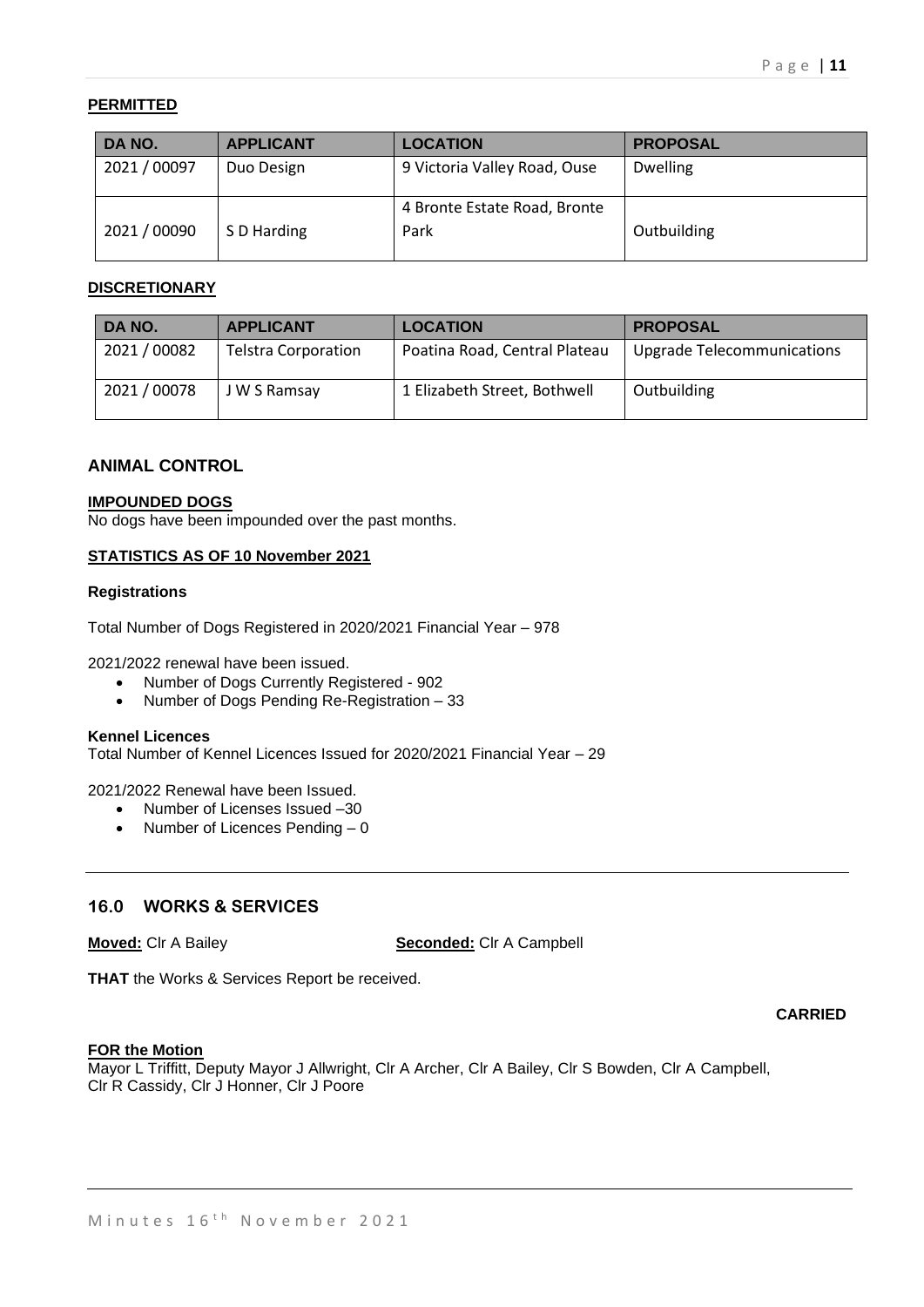## **16.1 REPORT ON FLOOD DAMAGE AT PELHAM ROAD – 24 OCTOBER 2021**

## **NOTED**

*Mr Jason Branch, Manager, Works & Services attended the meeting at 11.12*

## **16.2 REPORT ON FLOOD DAMAGE THROUGHOUT THE MUNICIPALITY 30th OF OCTOBER 2021**

#### **Motion 1**

#### **Moved:** Clr R Cassidy **Seconded:** Clr A Archer

**THAT** the Mayor write to the Department of Premier and Cabinet (DPAC):

- 1. Highlighting the gravity of the disaster caused by the recent flood event to both Council and landowners; and
- 2. Request the State Government support applications from all parties to the Federal Government for financial assistance to rectify the considerable damage caused by the recent flood event.

#### **CARRIED8/1**

#### **FOR the Motion**

Mayor L Triffitt, Clr A Archer, Clr A Bailey, Clr S Bowden, Clr A Campbell, Clr R Cassidy, Clr J Honner, Clr J Poore **AGAINST the Motion** Deputy Mayor J Allwright

### **Motion 2**

**Moved:** Clr J Poore **Seconded:** 

**THAT** Council seek legal advice regarding submitting a claim against adjacent landowners for damaged caused by floodwaters.

### **MOTION LOST**

## **16.6 REPORT ON LANDSLIP/ROCKFALL AT PELHAM ROAD -**

The Works & Services Manager tabled a report from Ross Cumming, Ross Cumming Engineering

#### **Moved:** Clr R Cassidy **Seconded:** A Campbell

**THAT** as per Clause 7 of Council's Tendering and Procurement Policy (No 2015-06) the Works & Services Manager be authorised to carryout remedial works to allow Pelham Road to be opened to the public as soon as possible.

**CARRIED**

#### **FOR the Motion**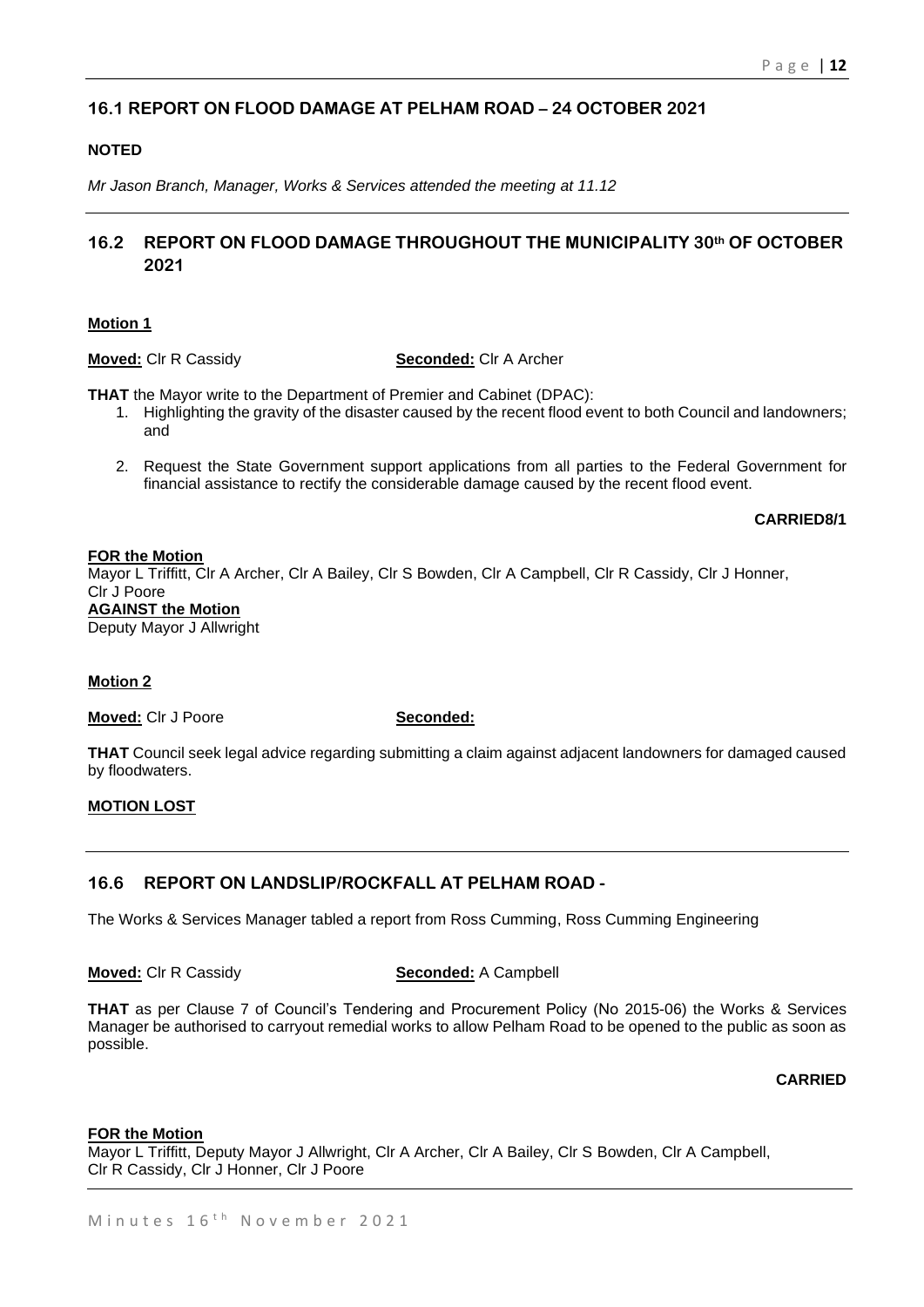**RESOLVED THAT** constituents be informed of the **r**oad closure via the Mayor's Column in the Highlands Digest, Council's Facebook page and website, and individual correspondence to residents of the Pelham area.

*Mr Graham Rogers, Manager DES left the meeting at 11.33*

#### **16.3 PROPOSED ROADSIDE LIBRARY AT BOTHWELL DISTRICT HIGH SCHOOL**

**Moved:** Clr J Honner **Seconded:** Clr R Cassidy

THAT the Works & Services Manager negotiate with the Bothwell District High School to move the proposed street library closer to the school entrance.

**CARRIED**

#### **FOR the Motion**

Mayor L Triffitt, Deputy Mayor J Allwright, Clr A Archer, Clr A Bailey, Clr S Bowden, Clr A Campbell, Clr R Cassidy, Clr J Honner, Clr J Poore

*Clr S Bowden declared a conflict of interest and left the room at 12.04*

### **16.4 CHRISTIAN MARSH ROAD**

**Moved:** Clr A Archer **Seconded:** Clr J Poore

THAT Mr Miller be advised to contact the landowner directly.

**CARRIED**

#### **FOR the Motion**

Mayor L Triffitt, Deputy Mayor J Allwright, Clr A Archer, Clr A Bailey, Clr A Campbell, Clr R Cassidy, Clr J Honner, Clr J Poore

*Clr S Bowden returned to the meeting at 12.07*

### **16.5 BIKE OR SCOOTER TRACK / SKATE PARK**

**RESOLVED THAT** the Deputy General Manager contact Ms Kimberley Rice and discuss options.

*The Works and Services Manager Mr Jason Branch left the meeting at 12.20pm*

*Council adjourned for lunch at 12.20 pm*

*Council resumed the meeting at 12.53 pm*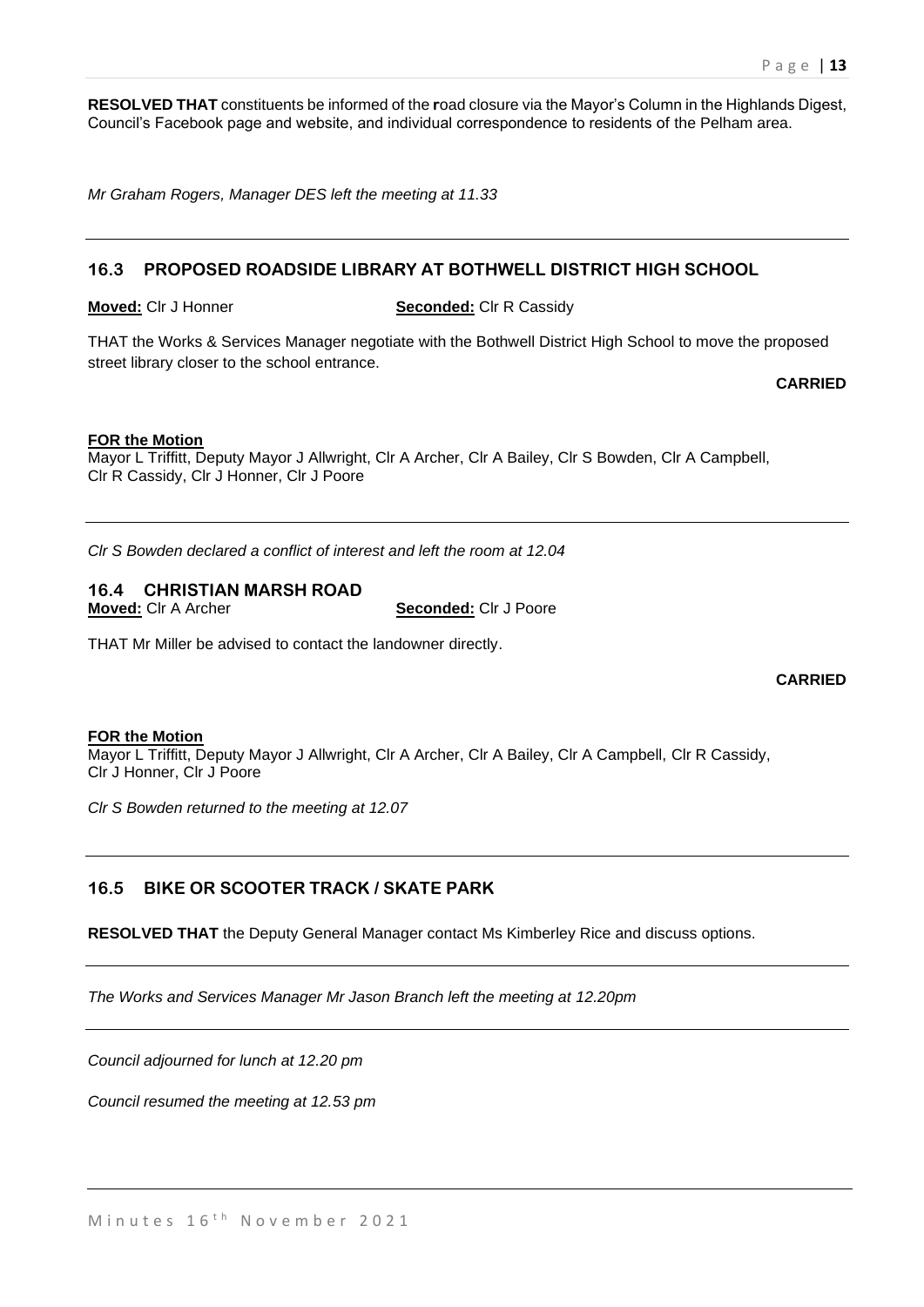## **17.0 ADMINISTRATION**

## **17.1 VACANT LAND ELLENDALE ROAD**

Dealt with under item 15.00 Development and Environmental Service

## **17.2 LGAT PUBLIC LIGHTING TENDER**

**Moved:** Clr J Honner **Seconded:** Clr J Poore

**THAT** the General Manager be authorised to sign the public lighting contract with the successful retailer as recommended by LGAT.

**CARRIED**

#### **FOR the Motion**

Mayor L Triffitt, Deputy Mayor J Allwright, Clr A Archer, Clr A Bailey, Clr S Bowden, Clr A Campbell, Clr R Cassidy, Clr J Honner, Clr J Poore

## **17.3 LOCAL ROADS AND COMMUNITY INFRASTRUCTURE PROGRAM PHASE 3**

**Moved:** Clr A Campbell **Seconded:** Clr A Bailey

### **THAT:**

- (a) The General Manager be authorised to sign the grant deed; and
- (b) The Works & Services Manager recommend eligible projects from Council's priority list for consideration by Council at its January meeting

#### **CARRIED**

## **FOR the Motion**

Mayor L Triffitt, Deputy Mayor J Allwright, Clr A Archer, Clr A Bailey, Clr S Bowden, Clr A Campbell, Clr R Cassidy, Clr J Honner, Clr J Poore

## **17.4 WORKSHOP: COUNCILS AND RECONCILIATION ACTION PLANS**

#### **NOTED**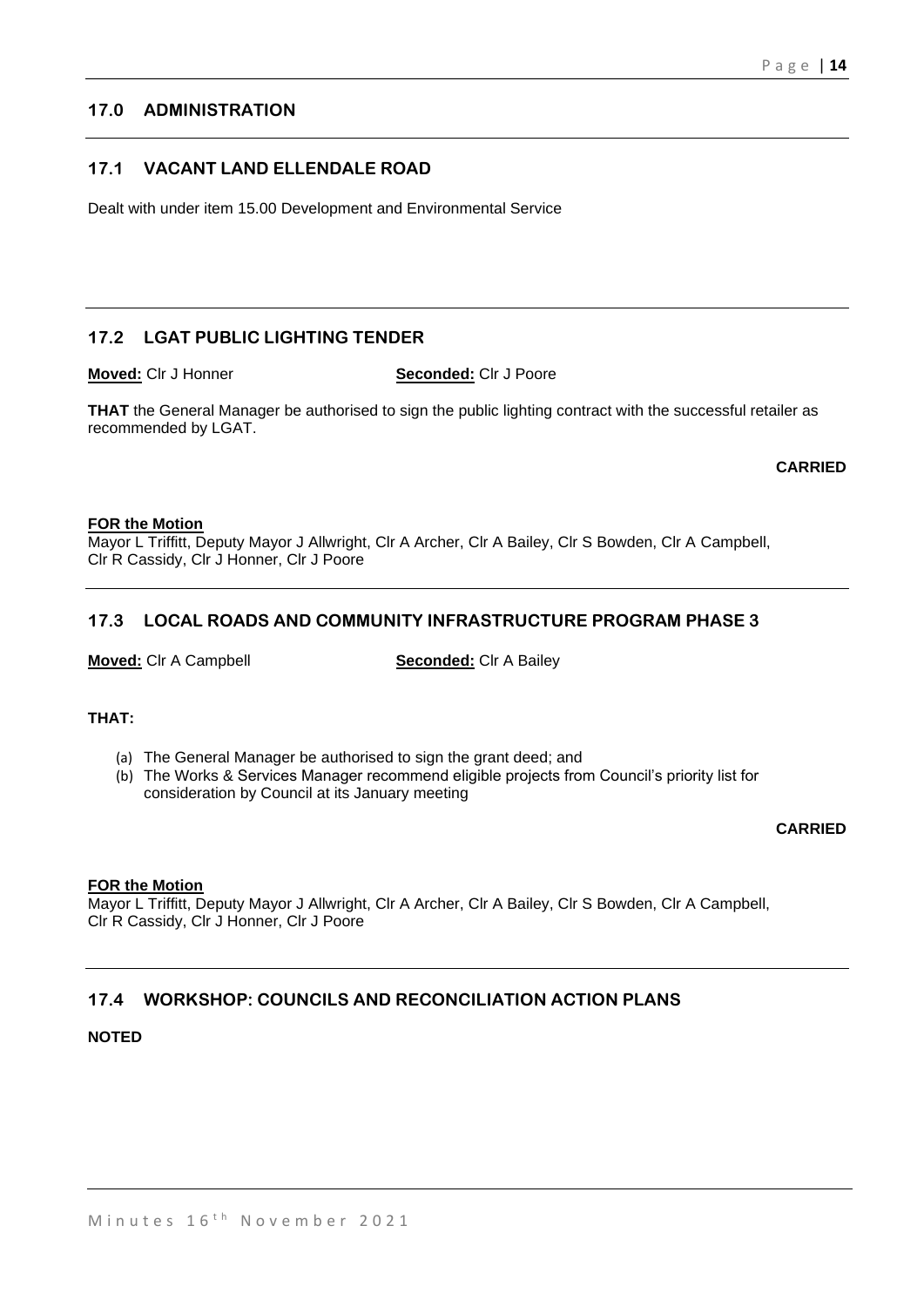*Clr J Poore declared a conflict of interest and did not take part in the discussion/voting*

## **17.5 EFTPOS MACHINE FOR CENTRAL HIGHLANDS VISITOR CENTRE**

**Moved:** Clr J Honner **Seconded:** Clr A Bailey

**THAT** Council provide the Central Highlands Visitor Centre with an EFTPOS Machine

**CARRIED**

#### **FOR the Motion**

Mayor L Triffitt, Deputy Mayor J Allwright, Clr A Archer, Clr A Bailey, Clr S Bowden, Clr A Campbell, Clr R Cassidy, Clr J Honner.

## **17.6 POLICY NO. 2014-22 CUSTOMER SERVICE CHARTER**

**Moved:** Clr J Honner **Seconded:** Clr R Cassidy

**THAT** Council approve Policy No. 2014-22 Customer Service Charter.

**CARRIED**

#### **FOR the Motion**

Mayor L Triffitt, Deputy Mayor J Allwright, Clr A Archer, Clr A Bailey, Clr S Bowden, Clr A Campbell, Clr R Cassidy, Clr J Honner, Clr J Poore

## **17.7 POLICY NO. 2014-27 DONATIONS AND FINANCIAL ASSISTANCE POLICY**

**Moved:** Clr J Poore **Seconded:** Deputy Mayor J Allwright

**THAT** Council approve Policy No. 2014-27 Donations and Financial Assistance Policy.

**CARRIED**

#### **FOR the Motion**

Mayor L Triffitt, Deputy Mayor J Allwright, Clr A Archer, Clr A Bailey, Clr S Bowden, Clr A Campbell, Clr R Cassidy, Clr J Honner, Clr J Poore

## **17.8 POLICY NO. 2014-37 RECORDS MANAGEMENT POLICY**

**Moved:** Clr R Cassidy **Seconded:** Clr A Campbell

**THAT** Council approve Policy No. 2014-37 Records Management Policy.

**CARRIED**

## **FOR the Motion**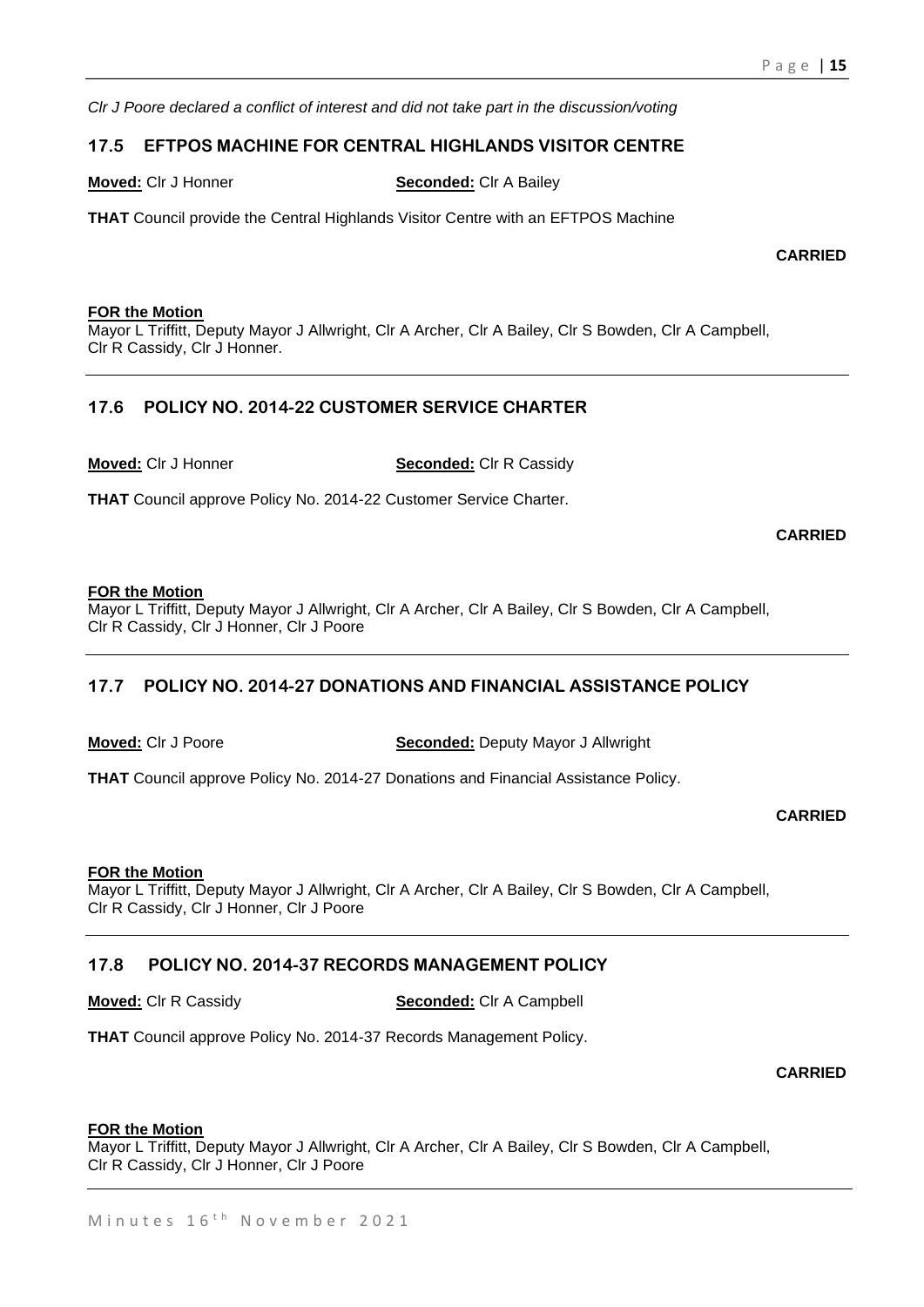## **17.9 FIRE SERVICES ACT REVIEW**

**Moved:** Deputy Mayor J Allwright **Seconded:** Clr J Honner

**THAT** comments on the Fire Services Act review papers be forwarded to the Deputy General Manager by Wednesday 24 November 2021**.**

#### **CARRIED**

#### **FOR the Motion**

Mayor L Triffitt, Deputy Mayor J Allwright, Clr A Archer, Clr A Bailey, Clr S Bowden, Clr A Campbell, Clr R Cassidy, Clr J Honner, Clr J Poore

*Clr A Campbell declared a conflict of interest and did not take part in voting*

## **17.10 HEALTH ACTION TEAM CENTRAL HIGHLANDS – COMMUNITY GRANT APPLICATION**

**Moved:** Deputy Mayor J Allwright **Seconded:** Clr J Poore

**THAT** Council approve the community grant application for the Health Action Team Central Highlands and provide a donation of \$3,500.00 to install safety fence and gate for the children's play area at Ash Cottage, Ouse.

#### **CARRIED**

#### **FOR the Motion**

Mayor L Triffitt, Deputy Mayor J Allwright, Clr A Archer, Clr A Bailey, Clr S Bowden, Clr R Cassidy, Clr J Honner, Clr J Poore

### **17.11 FLOOD MITIGATION**

**Noted** 

### **17.12 PREPARING AUSTRALIAN COMMUNITIES PROGRAM**

**RESOLVED** THAT the Deputy General Manager prepare an application to the Building of Community Resilience Fund for mapping of flood and bushfire prone areas within the Central Highlands.

## **17.13 DRAFT NRM SOUTH STRATEGY**

**Moved:** Clr J Honner **Seconded:** Clr A Bailey

**THAT** comments on the draft NRM South Strategy are to be forwarded to the Deputy General Manager by Wednesday 17 November 2021.

**CARRIED**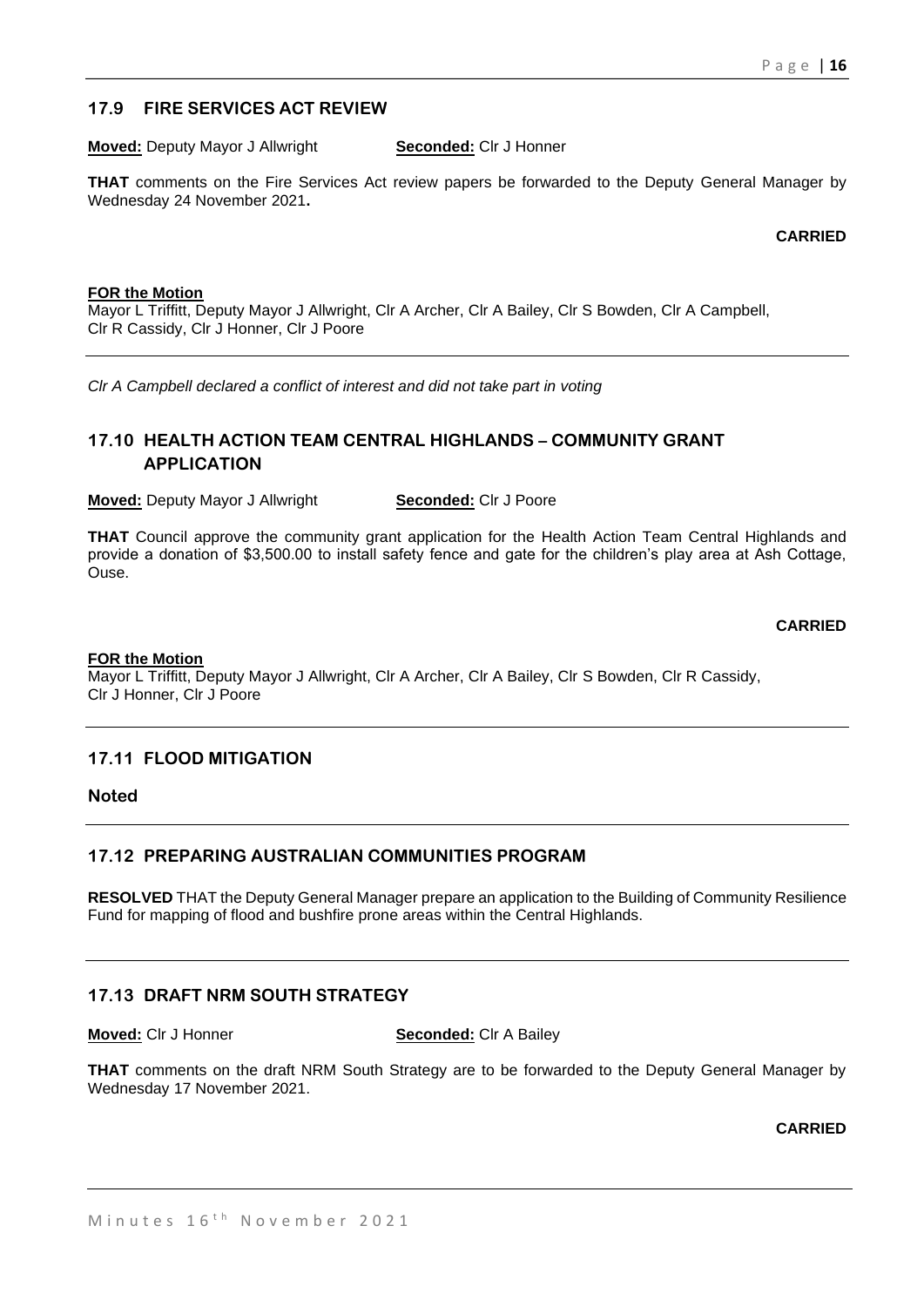## **FOR the Motion**

Mayor L Triffitt, Deputy Mayor J Allwright, Clr A Archer, Clr A Bailey, Clr S Bowden, Clr A Campbell, Clr R Cassidy, Clr J Honner, Clr J Poore

## **17.14 AUSTRALIA DAY EVENT 2022**

**Moved:** Clr J Honner **Seconded:** Clr R Cassidy

**THAT** Council combine the Australia Day celebrations with the opening of the Bronte Park BBQ and playground area.

**CARRIED**

#### **FOR the Motion**

Mayor L Triffitt, Deputy Mayor J Allwright, Clr A Archer, Clr A Bailey, Clr S Bowden, Clr A Campbell, Clr R Cassidy, Clr J Honner, Clr J Poore

#### **17.15 TASMANIAN WILD FALLOW DEER MANAGEMENT PLAN**

**Moved:** Clr J Honner **Seconded:** Clr A Campbell

**THAT** comments on the draft five-year Tasmanian Wild Fallow Deer Management Plan be forwarded to the Deputy General Manager by Friday 26 November 2021.

#### **CARRIED8/1**

**FOR the Motion** Mayor L Triffitt, Deputy Mayor J Allwright, Clr A Archer, Clr A Bailey, Clr S Bowden, Clr A Campbell, Clr J Honner, Clr J Poore **AGAINST the Motion** Clr R Cassidy

## **17.16 REQUEST HAMILTON DISTRICT AGRICULTURAL SOCIETY**

**Moved:** Clr A Bailey **Seconded:** Clr J Poore

**THAT** Council give permission for the Hamilton Show Committee to hold a clay target stand at the 2022 Hamilton Show subject to the following conditions.

- The Show Committee having all relevant insurances:
- The Committee considers buffer zones for animals; and
- The Committee complies with all relevant legal requirements

**CARRIED**

#### **FOR the Motion**